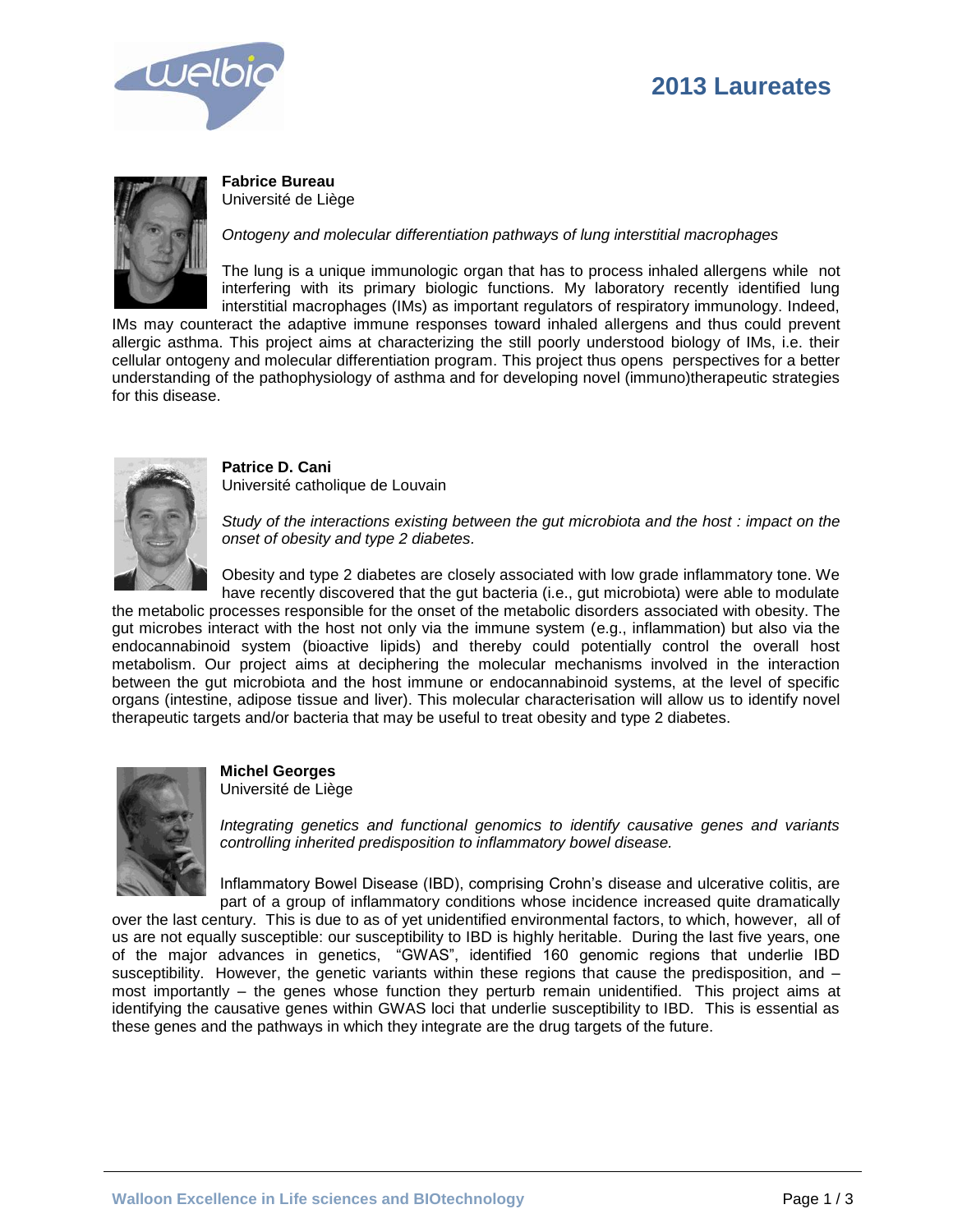# **2013 Laureates**





**André Goffinet** Université catholique de Louvain

*Mechanisms of brain wiring.*

During embryonic development, neurons produce one axon and several dendrites to connect themselves to distant targets and proximal neurons . Many different proteins are implicated in the regulation of axon guidance and dendrite deployment. The team of A.

Goffinet has identified some of them and aims at understanding their mechanism of action. To discover how those mechanisms are controlled is requisite to understanding how neural networks and connections are built during embryonic and postnatal development, and how neurons can regenerate and connect new processes following lesions, a key determinant of brain plasticity.



**Stanislas Goriely** Université libre de Bruxelles

*Transcriptional control of memory CD8 T cell differentiation*

A certain type of white blood cells, called cytotoxic T lymphocytes, plays an important role in our immune system. Indeed, upon infection, these lymphocytes rapidely proliferate and destroy the infected cells. After this phase, a small fraction of these activated cells remains

in the organism as «memory» cells, allowing the body to react more rapidly and efficiently in a subsequent infection. Memory cells are also at the basis of preventive vaccination. In this project, we will further delineate the molecular mechanisms implicated in differentiation and maintenance of these memory cells. A better understanding of these mechanisms will have a direct impact on the development of novel vaccine approaches, for example against tuberculosis or AIDS virus.



### **Cédric Govaerts**

Université libre de Bruxelles

*Structural characterisation of CFTR using nanobodies.*

Cystic fibrosis is the most common lethal genetic disease in our countries. There is no cure available to date as current treatments only relieve the severe pulmonary symptoms. However, the genetic origin of the disease has been established for about 25 years and

consists in mutations in the gene coding for the CFTR protein. A better understanding of the function of the protein, which is involved in chloride ion transport in the lungs, would open new therapeutic avenues. The goal of this project is to determine the atomic architecture of CFTR to understand the molecular basis of its mode of action. Our strategy involves a Belgian technology called nanobodies, which has been used to solve the structure of other proteins.